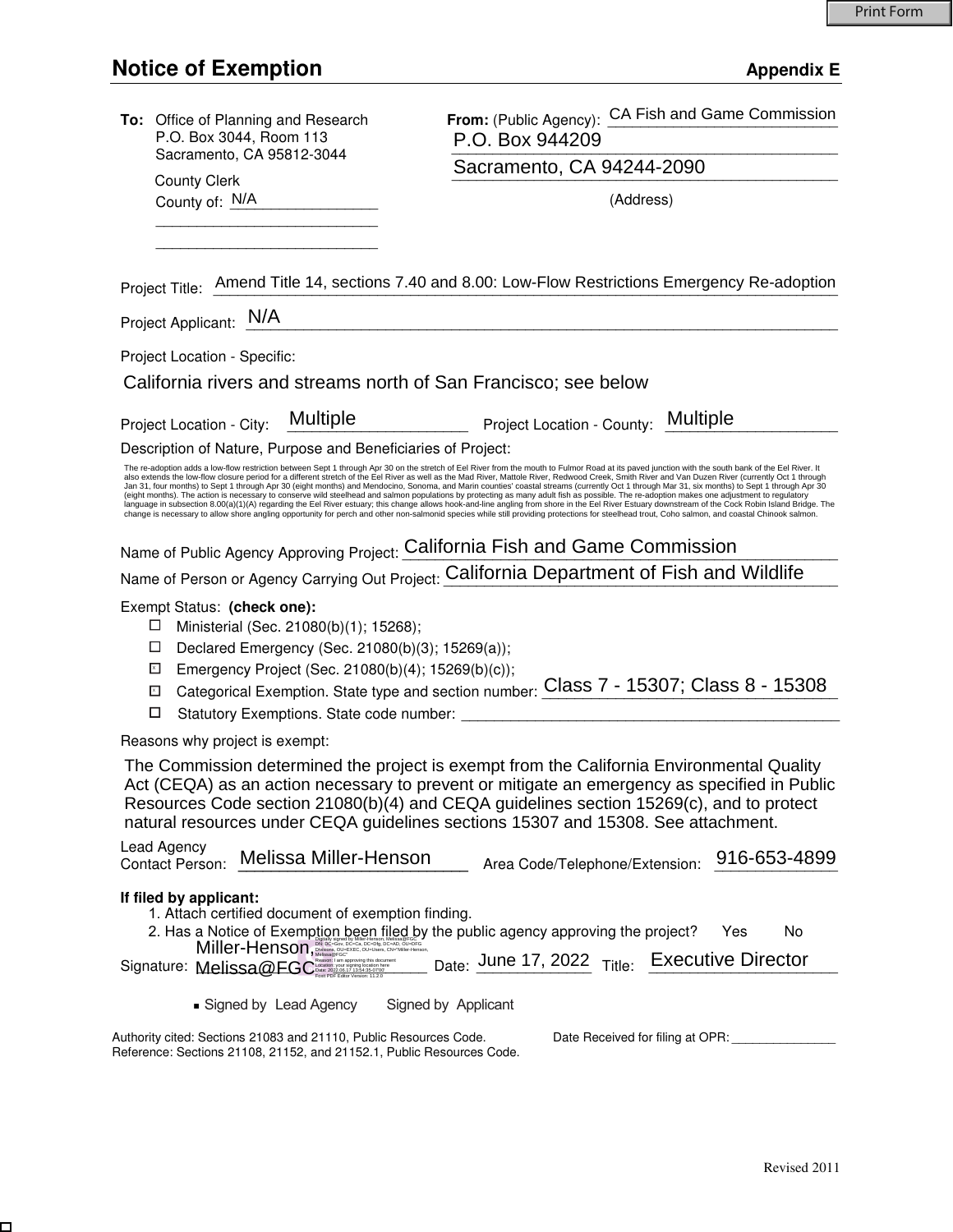## June 16, 2022

# **ATTACHMENT TO NOTICE OF EXEMPTION**

RE: Re-adoption of Emergency Action to Amend Subsections 7.40(a)(40) and 8.00(a) and (b), Title 14, California Code of Regulations, Alphabetical List of Waters with Special Fishing Regulations and Low-Flow Restrictions.

The California Fish and Game Commission (Commission) has taken final action under the California Fish and Game Code and the Administrative Procedure Act with respect to the proposed project on June 16, 2022. The Commission re-adopted and noticed an emergency amendment of sections 7.40 and 8.00, Title 14, California Code of Regulations (CCR). This readoption makes one, additional adjustment to regulatory language in subsection 8.00(a)(1)(A) regarding the Eel River estuary.

In compliance with the California Environmental Quality Act (CEQA; Public Resources Code Section 21000 et seq.), the Commission adopted the regulation relying on a statutory exemption contained in Public Resources Code subdivision 21080(b)(4) (Actions Necessary to Prevent or Mitigate an Emergency). The Commission also relied on the categorical exemption to protect natural resources (CEQA Guidelines, Sections 15307 and 15308). Each exemption is discussed below.

## **Statutory Exemption for Specific Actions Necessary to Prevent or Mitigate an Emergency**

The Commission considered the following factors in determining whether an emergency exists: the magnitude of potential harm, the existence of a crisis situation, the immediacy of the need, and whether the anticipation of harm has a basis firmer than simple speculation. Because the regulation is intended to mitigate the worst consequences of the effect of drought, and the consequent vulnerability of the fishery, the adoption of the regulation by the Commission is an activity that is the proper subject of the statutory exemption.

# **Class 7 and Class 8. Actions by Regulatory Agencies for Protection of Natural Resources and the Environment**

Class 7 CEQA Guidelines Section 15307 consists of actions taken by regulatory agencies as authorized by state law or local ordinance to assure the maintenance, restoration, or enhancement of a natural resource where the regulatory process involves procedures for protection of the environment. Examples include, but are not limited to, wildlife preservation activities of the California Department of Fish and Wildlife. Class 8 CEQA Guidelines Section 15308 consists of actions taken by regulatory agencies, as authorized by state or local ordinance, to assure the maintenance, restoration, enhancement, or protection of the environment where the regulatory process involves procedures for protection of the environment.

The proposed re-adoption of emergency regulation would add a low-flow restriction between September 1 through April 30 on the stretch of Eel River from the mouth to Fulmor Road at its paved junction with the south bank of the Eel River. It would also extend the low-flow closure period for a different stretch of the main stem Eel River as well as a stretch of the South Fork of the Eel River, Mattole River, Redwood Creek, Smith River and Van Duzen River (currently October 1 through January 31, four months) and the Mad River (currently September 1